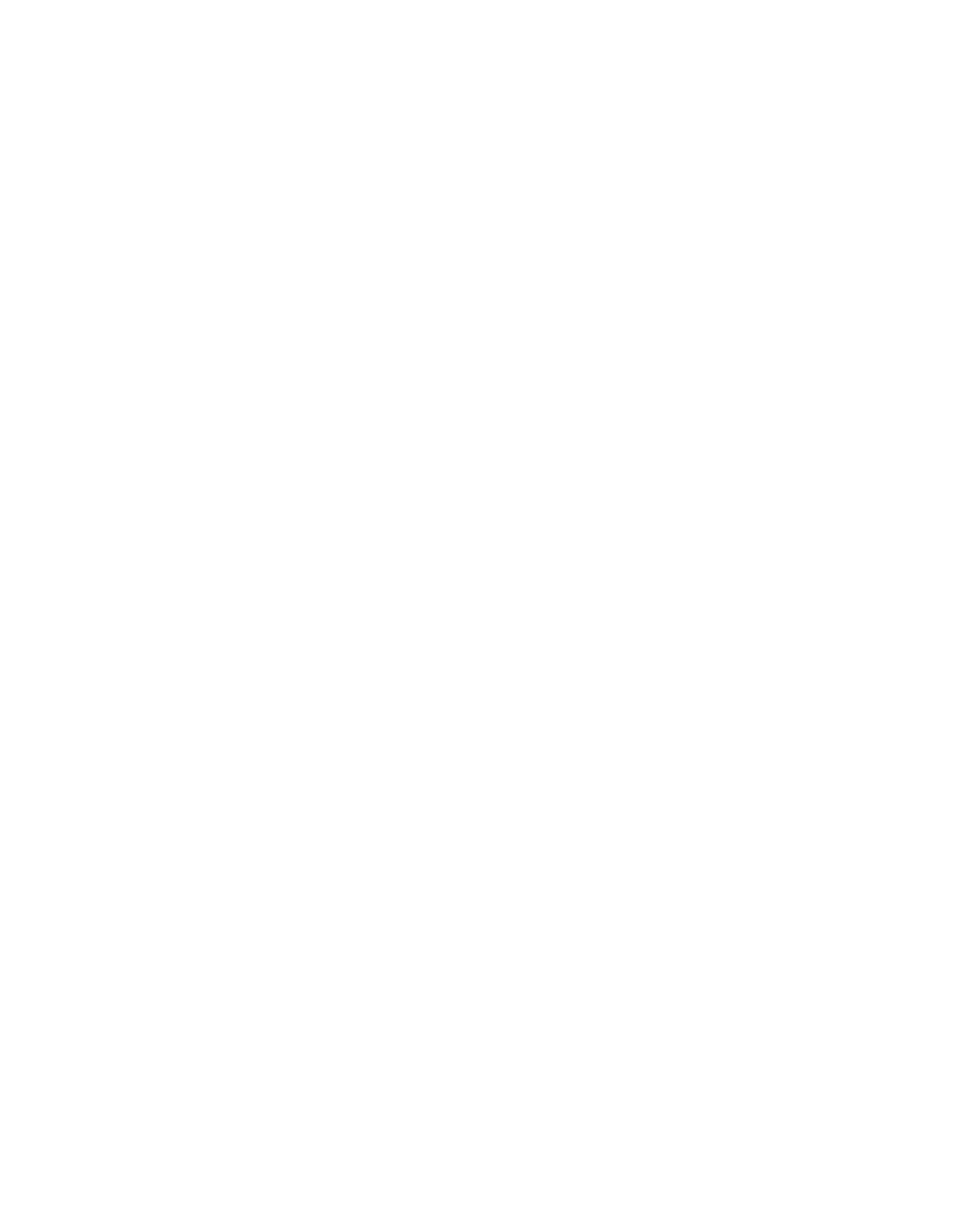## **Table of Contents**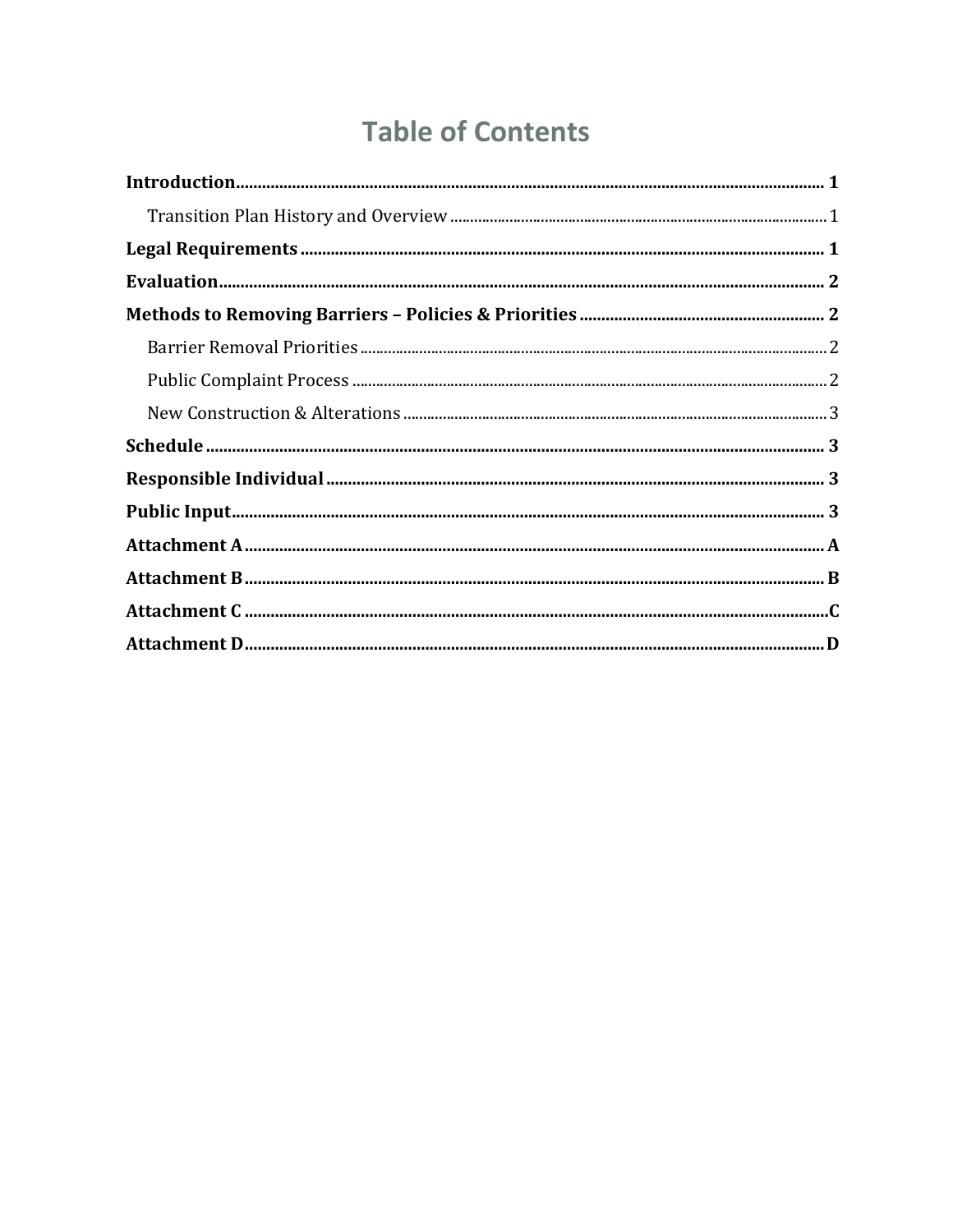#### **INTRODUCTION**

The purpose of this plan is to ensure that Elkhart County creates reasonable, accessible services for the public, including people with disabilities. The county has made a significant and long-term commitment to improving the accessibility of their buildings. The Transition Plan identifies physical barriers and prioritizes improvements that should to be made throughout the County. This Transition Plan describes the existing policies and programs to enhance the overall accessibility to County services and buildings.

#### **TRANSITION PLAN HISTORY AND OVERVIEW**

Since the adoption of the American with Disabilities Act (ADA) in 1990, Elkhart County has incorporated accessibility standards into all new design and construction projects. Furthermore, Elkhart County has promoted the incorporation of sidewalks, curb ramps, and other pedestrian friendly facilities into their development standards for new subdivisions. Periodic inspection and upgrades of the facilities in place are completed as funds are available.

The plan included in this document is to demonstrate the continued progress by Elkhart County to make their services reasonably accessible for all persons.

#### **LEGAL REQUIREMENTS**

The federal legislation known as the American with Disabilities Act (ADA), enacted on July 26, 1990, provides comprehensive civil rights protection to persons with disabilities in the areas of employment, state and local government services, and access to public accommodations, transportation, and telecommunications

Title II specifically applies to "public entities" (state and local governments) and the programs, services, and activities they deliver. Title II Article 8, requires public entities to take several steps designed to achieve compliance. The plan shall, at a minimum includes:

- 1. A list of the physical barriers in a public entity's facilities that limit the accessibility of its programs, activities, or services to individuals with disabilities.
- 2. A detailed outline of the methods to be utilized to remove these barriers and make the facilities accessible.
- 3. The schedule for taking the necessary steps to achieve compliance with Title II.
- 4. The name of the official responsible for the plan's implementation.

Transition plans provide a method for a public entity to schedule and implement ADA required improvements to existing county government buildings and services. Before a transition plan can be developed, an inventory of the county government buildings must be developed.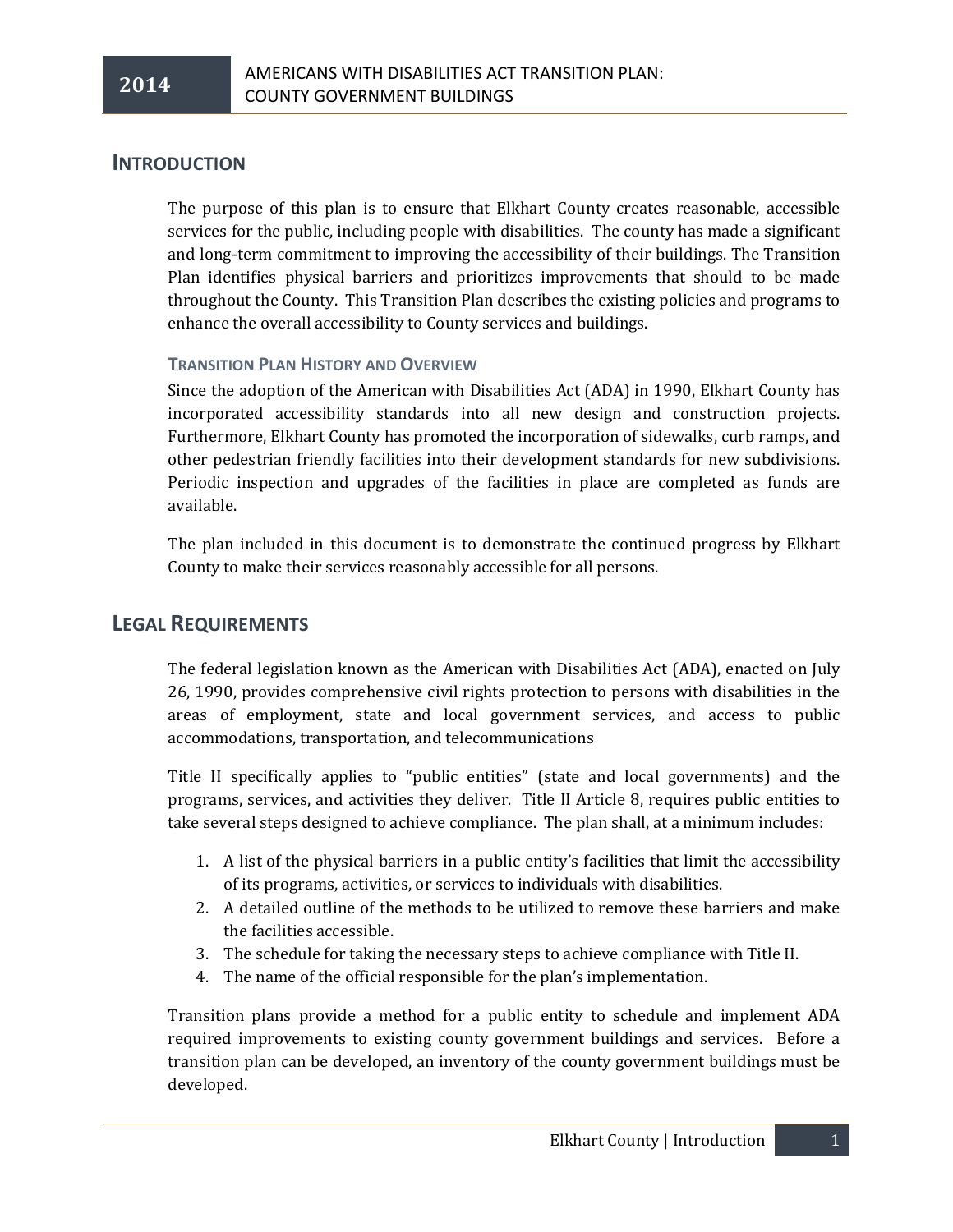#### **EVALUATION**

Elkhart County has developed a system to identify and assess potential barriers within the government buildings. *The Americans with Disabilities Act Checklist of Readily Achievable Barrier Removal* was used to complete the inventory. A copy of this checklist is available in Attachment A.

Over the course of a year, detailed evaluations of each building were conducted. A summary of each barrier identified was compiled and evaluated for compliance with the ADA. A spreadsheet was developed for each building.

The following are included on the inventory spreadsheet:

- 1. Location of the barrier (some with photo)
- 2. Structural Inconsistencies: Identified Issue and ADAAG Specification relating to the issue.
- 3. Recommended Corrections/Modifications to Provide Access
- 4. Technical Information: Priority Ranking/Justification, Improvement Cost, and Funding Source
- 5. Finalized Actions: Finalized Correction, Anticipated Date of Completion, and the Date of Completion

The Building Inventory is available in Attachment B.

#### **METHODS TO REMOVING BARRIERS – POLICIES & PRIORITIES**

Elkhart County utilizes many different approaches in removing barriers within the government facilities, including proactively identifying and eliminating the barrier, responding to public complaints, and ensuring the appropriate design and build-out of new construction following the most recent design guidelines.

#### **BARRIER REMOVAL PRIORITIES**

Elkhart County has rated each barrier with a removal priority based upon the services provided at the facility, the cost of barrier removal, the length of the project involved, and public input. The barriers are ranked with a L=Low, M=Medium, or H=High priority.

#### **PUBLIC INPUT PROCESS**

The public input process is an integral part of the Transition Plan. Public input or requests may often drive the prioritization of improvements. To file a complaint or a request regarding accessibility of a County building, contact the ADA Coordinator in writing and describe the issue in detail, including the location. The ADA Coordinator will route this information to the appropriate county department for inspection and possible action. That department will then respond to the ADA Coordinator with its findings, and the ADA Coordinator will record the formal response and reply to the complainant/requestor. All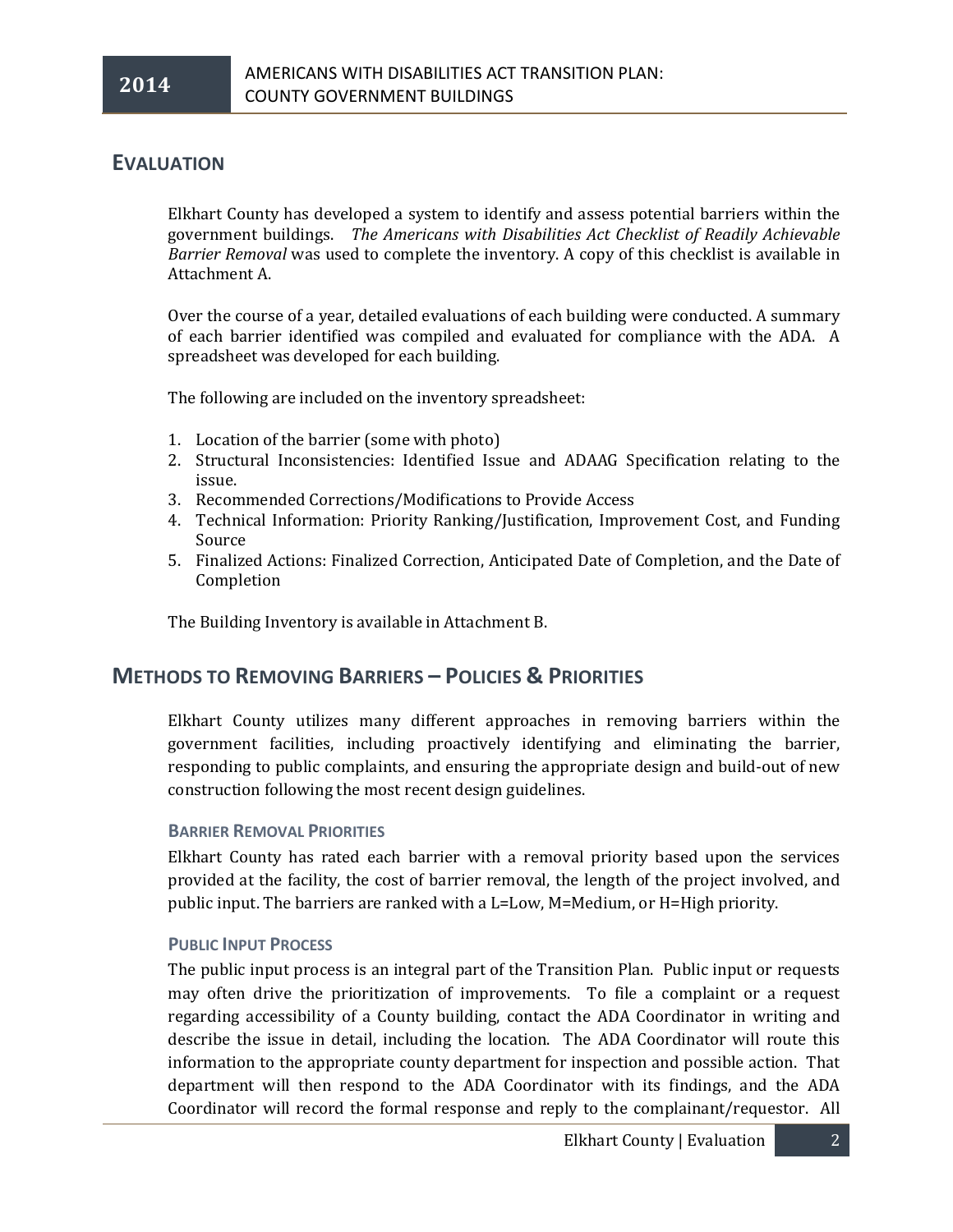

complaints or requests will be kept on file and will include the response. Attachment C is a copy of Elkhart County's Public Grievance Procedure.

#### **NEW CONSTRUCTION & ALTERATIONS**

All proposed building construction for the County will be reviewed for conformance with the ADA.

#### **SCHEDULE**

As opportunity allows, the County will make efforts to improve the ADA Accessibility of the government buildings and services. Although, there will be times when is it infeasible to provide technical compliance. For example, certain structural aspects of the County Courthouse need to remain to maintain its historical significance. Altering these features for the ADA would reduce its historical significance. The inventory process may not account for such situations and could show a high-priority rating when all feasible actions have been taken.

During the implementation of the transition plan, Elkhart County will make reasonable efforts and provide reasonable accommodations to afford access to its services and facilities for those with disabilities even when/if barriers have not been removed and/or when necessary to comply with the accessibility standards.

At a minimum, the transition plan will be reviewed and updated as barriers are removed.

#### **RESPONSIBLE INDIVIDUAL**

The official responsible for the implementation of the County's ADA Transition Plan for the county government buildings and facilities is:

Katie Niblock, PE Project Engineer & ADA Coordinator 610 Steury Avenue Goshen, IN 46526

Email: kniblock@elkcohwy.org Phone: (574) 533-0538 Fax: (574) 533-7103

To request auxiliary aid, services, or accommodations, please contact the ADA Coordinator. If possible, please make requests at least two weeks prior to a scheduled meeting or event where services will be needed.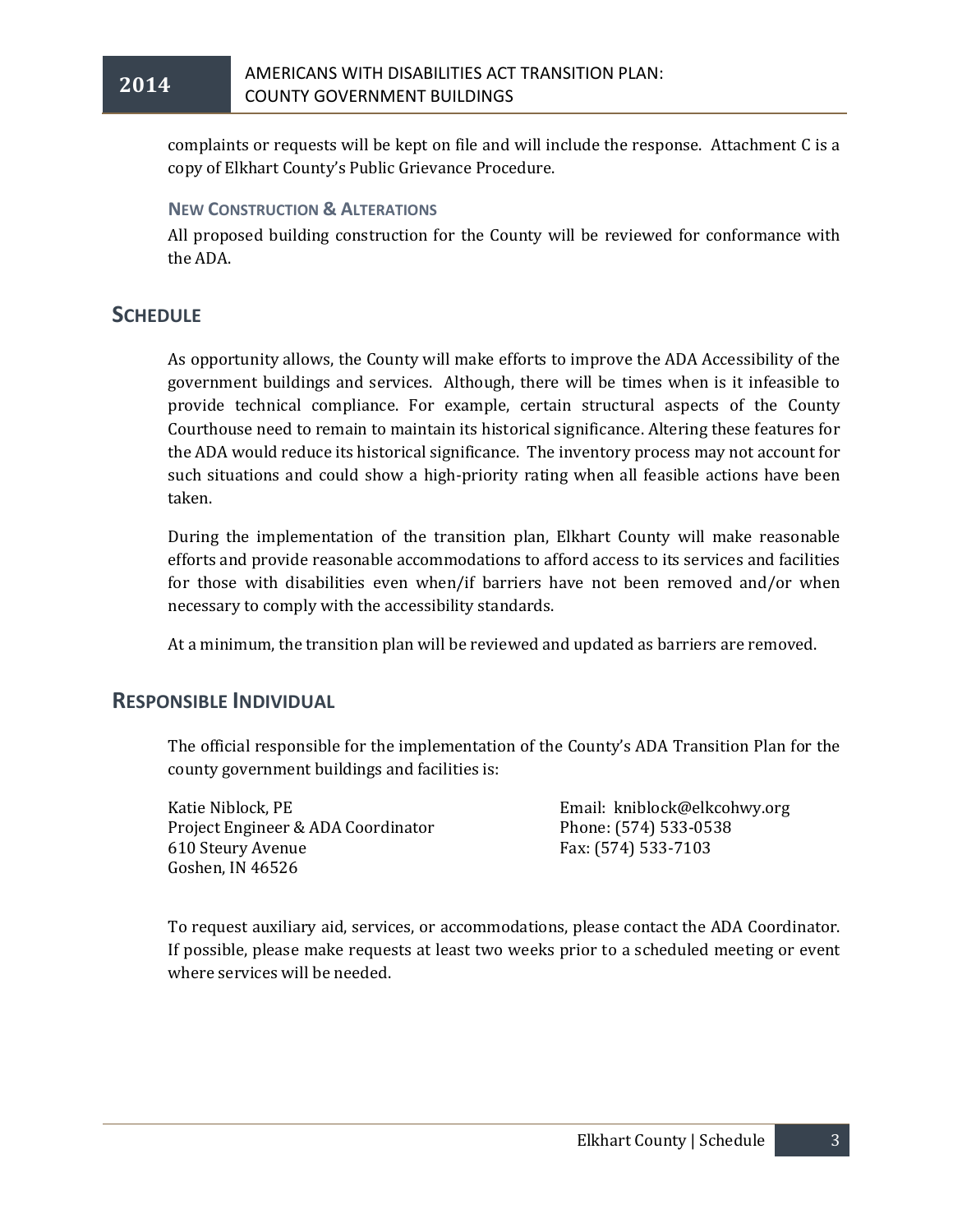#### **PUBLIC INPUT**

Elkhart County provided opportunities for individuals to comment on this Transition Plan, which included:

- An advisory committee was formed and a meeting was held to discuss barriers and priorities
- Document copies available and notices sent to local public libraries
- Document made available on Elkhart County's website
- Open house and presentation at a public meeting on December 15, 2014

The County published legal notices in the major newspaper(s), Elkhart Truth and Goshen News starting on November 5, 2014. The legal notices announced the availability of the Transition Plan draft at the local public library with easy public access. These notices also provided instructions regarding the timetable for comments and where to send them. Public comments were accepted for a period of no less than 30 days, ending December 9, 2014. Public comment form is available on Attachment D.

Formal adoption of the Transition Plan took place on December 15, 2014. It will be available on the web and by written formal request to the ADA Coordinator.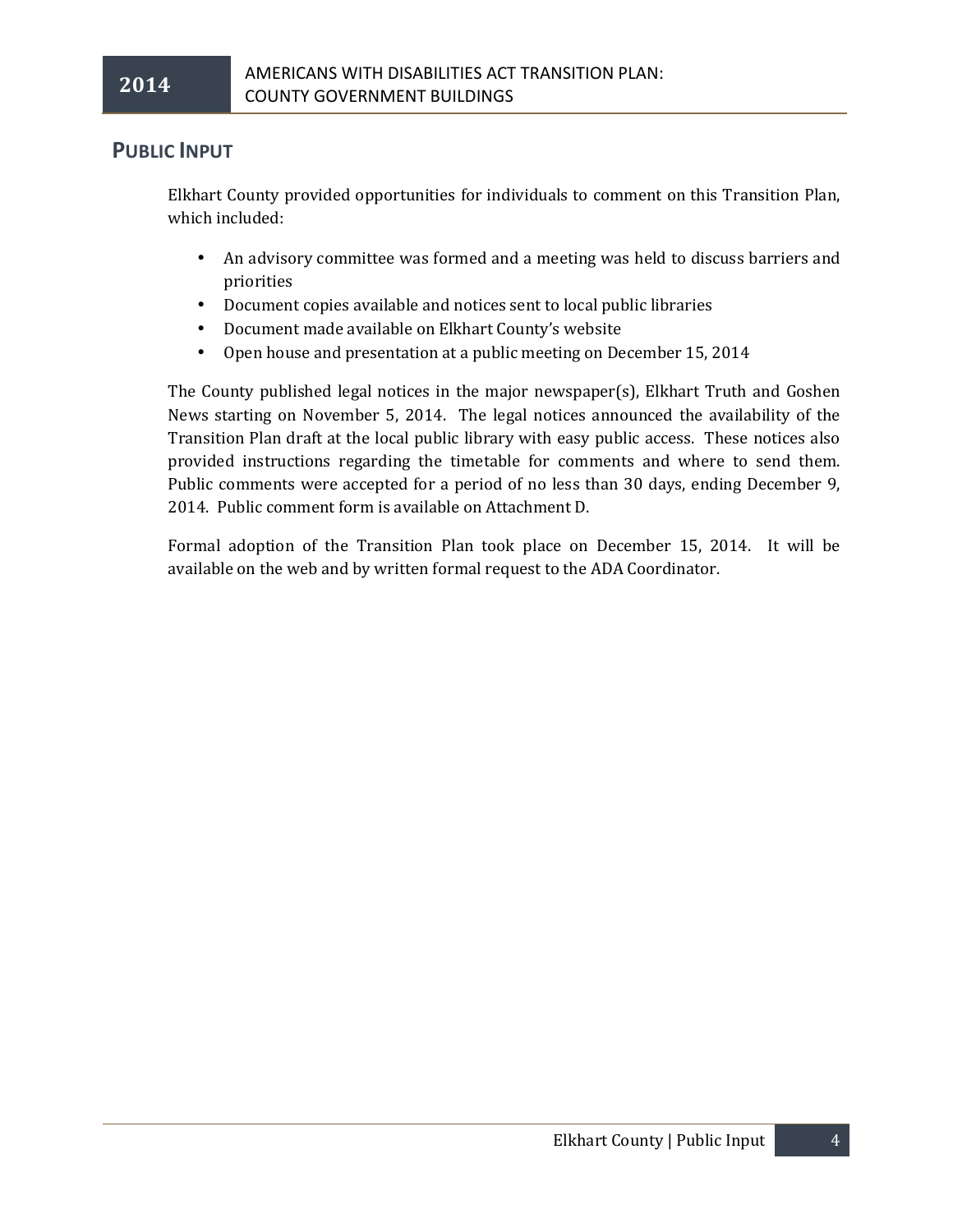

## **ATTACHMENT A**

**EVALUATION FORM**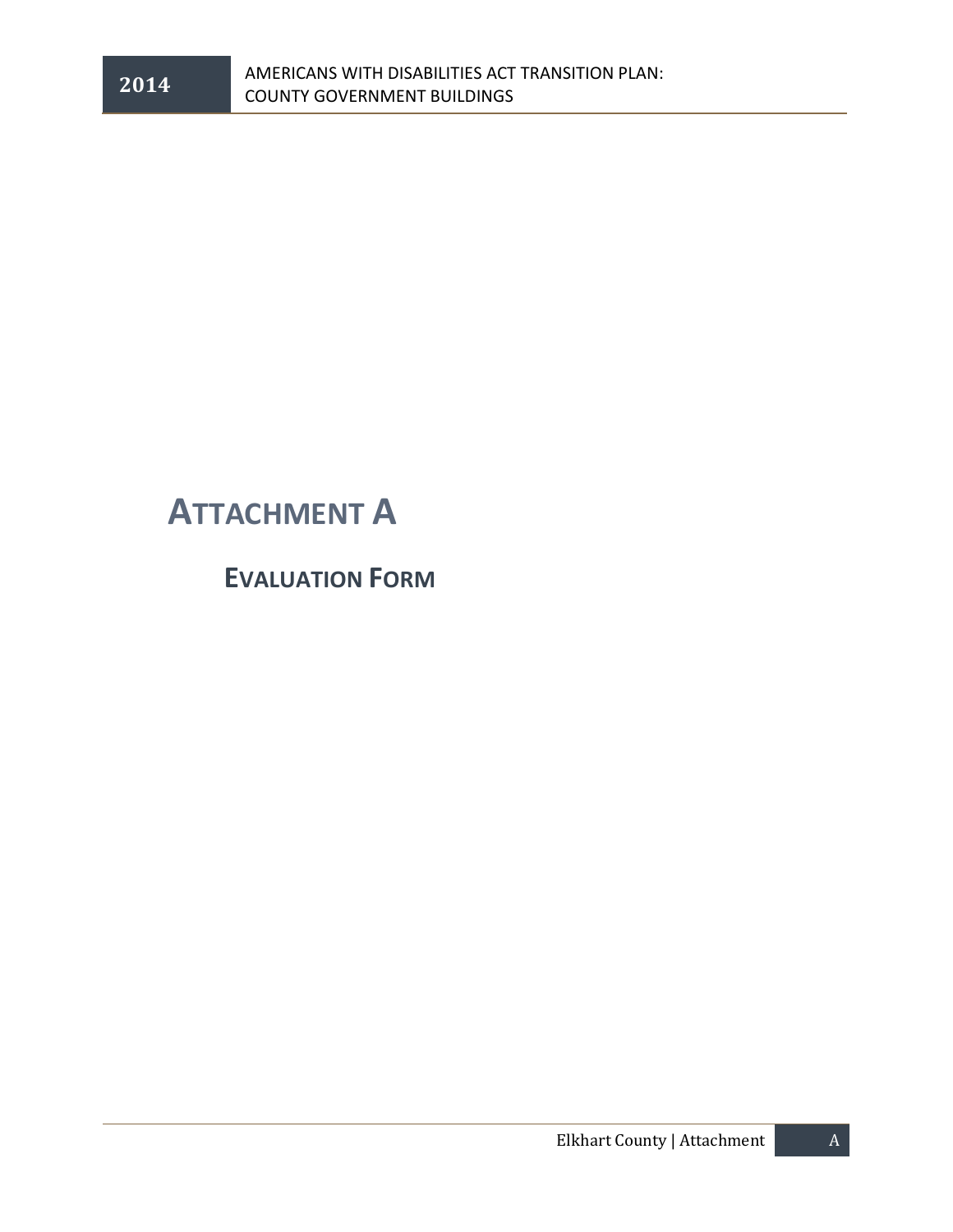

## **ATTACHMENT B**

**BUILDING INVENTORY**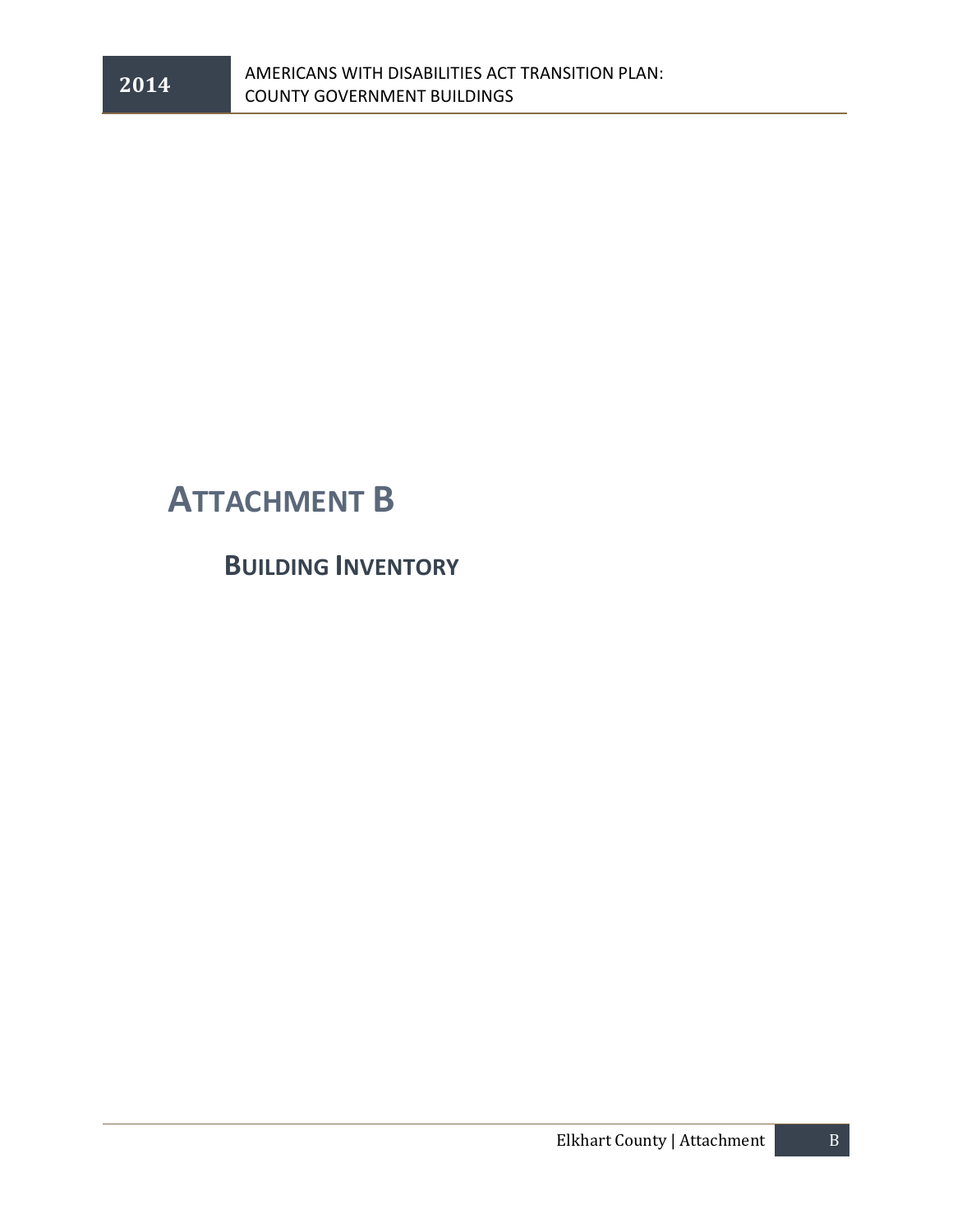## **ATTACHMENT C**

- **1.RESOLUTION ADOPTING ADA DESIGN GUIDELINES**
- **2.RESOLUTION APPOINTING ADA COORDINATOR**
- **3.ADA GRIEVANCE PROCEDURE**
- **4.RESOLUTION ADOPTING THE AMERICANS WITH DISABILITIES ACT TRANSITION PLAN: COUNTY GOVERNMENT FACILITIES**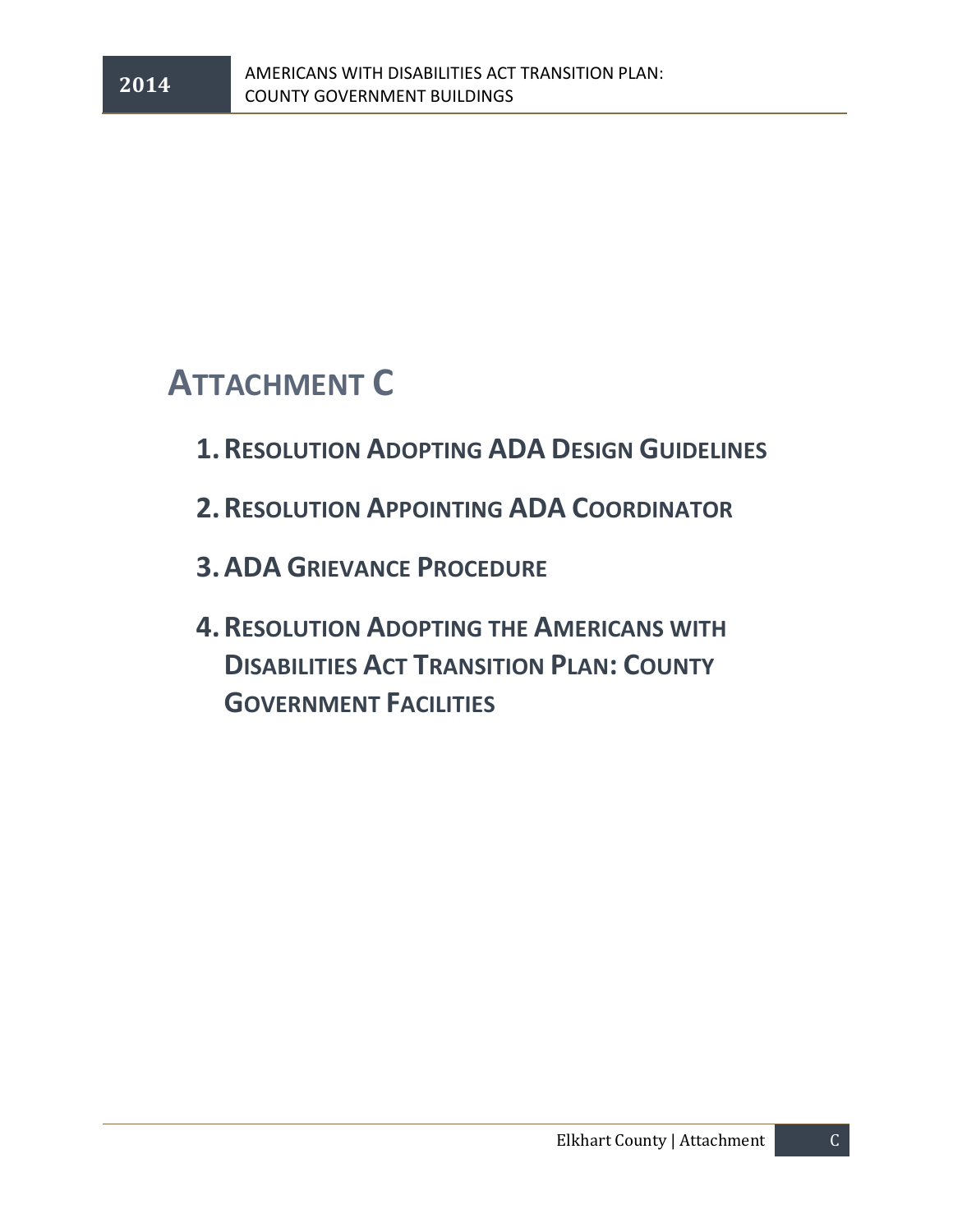

### **ATTACHMENT D**

### **PUBLIC COMMENT AND RESPONSE FORM**